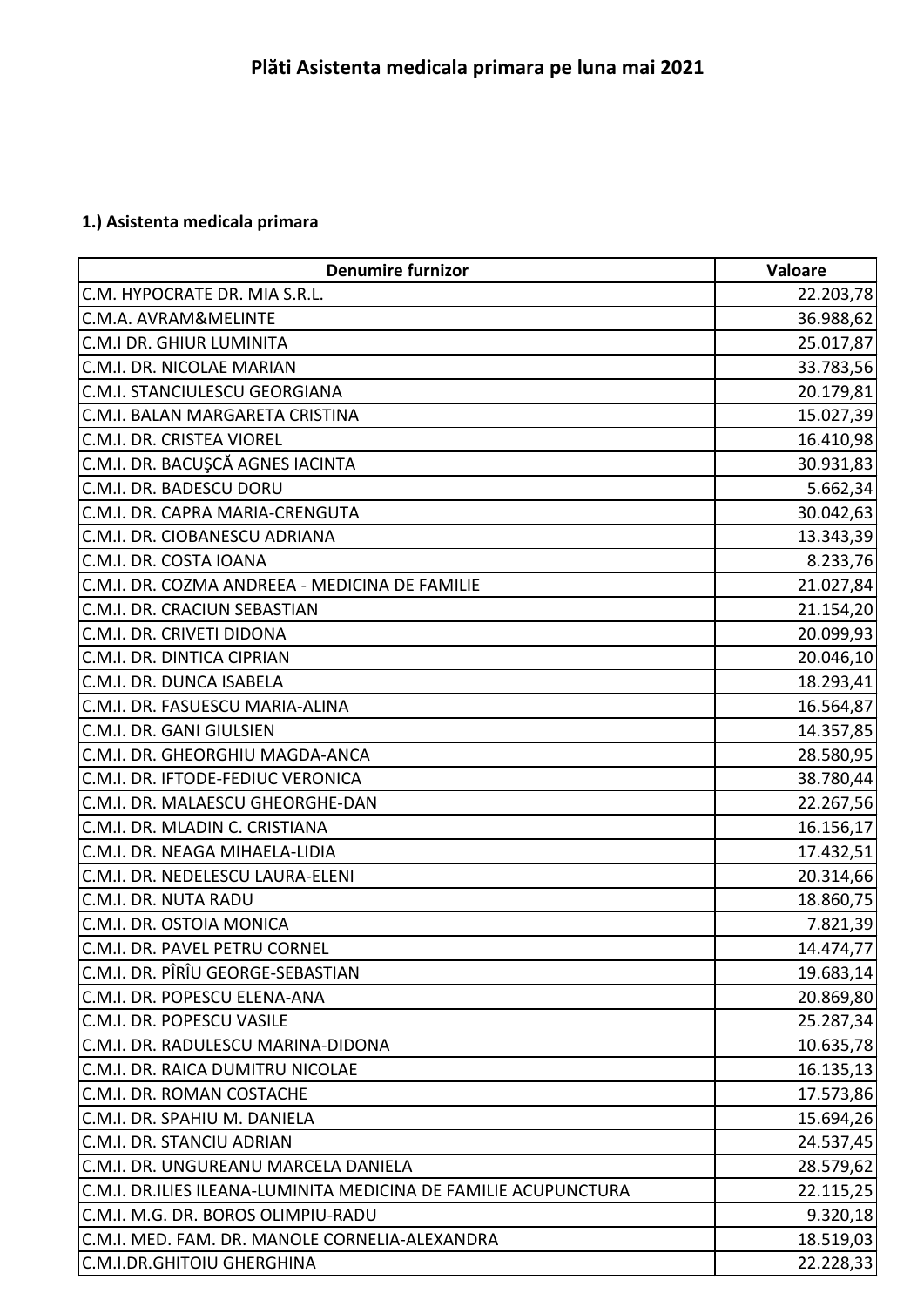| CAB.MED.MED.FAM DUMAN I. ELENA<br>32.406,37<br>CABINET MEDICAL DE FAMILIE DR. COMISEL GABRIELA SRL<br>21.367,86<br>CABINET MEDICAL DR. MIHAI DUMITRU SRL<br>6.467,76<br>24.639,81<br><b>CATMED SRL</b><br>22.443,27<br><b>CAVIMED</b><br>SC CM AIDE SANTE SRL<br>37.566,28<br>CENTRUL MEDICAL DIEFFENBACHIA DIAGNOSTIC SRL<br>14.027,99<br>CENTRUL MEDICAL LIAD SRL<br>11.486,35<br>CM. DR. CHIORALIA N CARMEN SORINA - CABINETE MEDICALE ASOCIATE MG<br>36.452,66<br>25.273,75<br><b>CMAMF DR. IVANCIU IONEL</b><br>25.568,67<br>CMAMF DR.ALEXANDRU CRISTINA<br>575.481,58<br>CENTRUL MEDICAL DE DIAGNOSTIC SI TRATAMENT AMBULATORIU SI MED.<br>PREVENTIVA<br><b>CMI - BUCUR I. ILEANA</b><br>10.120,72<br>CMI - BUSNEAG I. ILIANA CARMEN<br>26.416,20<br>579,07<br>CMI DR. BJERKESTRAND ANDREEA FLORINA DANA<br>17.620,42<br>CMI DR. SICLOVAN MARIA<br>12.797,97<br><b>CMI ALBU DANIEL</b><br>6.930,75<br>CMI BADEA D BEATRICE RODICA<br>14.652,47<br><b>CMI BANU DANIEL</b><br>CMI BARI GHEORGHE IULIANA<br>24.915,17<br>CMI CARTAS DR SAVA DAN<br>20.000,28<br>CMI DERIOIU DANIEL IONUT<br>14.647,33<br>15.394,01<br>CMI DOGARU P. PETRU<br>CMI DR BOSOTEANU RAZVAN<br>5.630,79<br>CMI DR BUZESCU DAN AUREL<br>19.223,28<br>17.213,27<br><b>CMI DR CATOIU LAVINIA</b><br>CMI DR CEAUSU ANDREEA MAGDALENA<br>CMI DR DELEANU CRISTIAN-DANIEL<br>CMI DR DINULESCU DANIELA MEDICINA DE FAMILE SI RECUPERARE, MEDICINA FIZIO<br>18.931,97<br>CMI DR DODU CORNELIA<br>12.724,95<br>CMI DR DRAGHICI MARIA ELIDA<br>20.788,08<br><b>CMI DR FILIP AURELIAN</b><br>15.340,45<br>CMI DR GHICA-RADU ADRIANA<br>28.924,64<br>22.026,07<br><b>CMI DR HOBLE ANA</b><br>20.701,09<br>CMI DR IONESCU RAFAEL<br>CMI DR MUSAT IULIANA<br>20.649,26<br>CMI DR NEGRU CRISTIAN<br>41,28<br>CMI DR NICULESCU VICTORITA<br>14.266,09<br>CMI DR POPESCU-LUNGU DANA-OLGA<br>20.191,15<br><b>CMI DR TINC DOINA</b><br>5.058,37<br>CMI DR. BIRAU LUIGI GHEORGHE<br>22.834,62<br>CMI DR. CAMBUROV MIHAELA LOREDANA<br>13.188,72<br>CMI DR. CHIFOREANU GABRIEL<br>13.854,76<br>6.216,61<br>CMI DR. COJOCARU VALENTIN<br>22.011,54<br>CMI DR. COSTANGIOARA VALERIU<br>CMI DR. ENACHE VETURIA MARIA<br>31.000,20<br>12.441,31<br>CMI DR. FLORIAN PETRUTA<br>CMI DR. GAVRILA CONSTANTIN<br>16.326,21 |                              |           |
|-------------------------------------------------------------------------------------------------------------------------------------------------------------------------------------------------------------------------------------------------------------------------------------------------------------------------------------------------------------------------------------------------------------------------------------------------------------------------------------------------------------------------------------------------------------------------------------------------------------------------------------------------------------------------------------------------------------------------------------------------------------------------------------------------------------------------------------------------------------------------------------------------------------------------------------------------------------------------------------------------------------------------------------------------------------------------------------------------------------------------------------------------------------------------------------------------------------------------------------------------------------------------------------------------------------------------------------------------------------------------------------------------------------------------------------------------------------------------------------------------------------------------------------------------------------------------------------------------------------------------------------------------------------------------------------------------------------------------------------------------------------------------------------------------------------------------------------------------------------------------------------------------------------------------------------------------------------------------------------------------------------------------------------------------------------------------------------------------------------------------------------------------------------------------------------------------------------------------------------------------------------------------|------------------------------|-----------|
| 27.668,29<br>9.362,98                                                                                                                                                                                                                                                                                                                                                                                                                                                                                                                                                                                                                                                                                                                                                                                                                                                                                                                                                                                                                                                                                                                                                                                                                                                                                                                                                                                                                                                                                                                                                                                                                                                                                                                                                                                                                                                                                                                                                                                                                                                                                                                                                                                                                                                   | C.M.M.F. DR MIHAILOV LILIANA | 20.478,86 |
|                                                                                                                                                                                                                                                                                                                                                                                                                                                                                                                                                                                                                                                                                                                                                                                                                                                                                                                                                                                                                                                                                                                                                                                                                                                                                                                                                                                                                                                                                                                                                                                                                                                                                                                                                                                                                                                                                                                                                                                                                                                                                                                                                                                                                                                                         |                              |           |
|                                                                                                                                                                                                                                                                                                                                                                                                                                                                                                                                                                                                                                                                                                                                                                                                                                                                                                                                                                                                                                                                                                                                                                                                                                                                                                                                                                                                                                                                                                                                                                                                                                                                                                                                                                                                                                                                                                                                                                                                                                                                                                                                                                                                                                                                         |                              |           |
|                                                                                                                                                                                                                                                                                                                                                                                                                                                                                                                                                                                                                                                                                                                                                                                                                                                                                                                                                                                                                                                                                                                                                                                                                                                                                                                                                                                                                                                                                                                                                                                                                                                                                                                                                                                                                                                                                                                                                                                                                                                                                                                                                                                                                                                                         |                              |           |
|                                                                                                                                                                                                                                                                                                                                                                                                                                                                                                                                                                                                                                                                                                                                                                                                                                                                                                                                                                                                                                                                                                                                                                                                                                                                                                                                                                                                                                                                                                                                                                                                                                                                                                                                                                                                                                                                                                                                                                                                                                                                                                                                                                                                                                                                         |                              |           |
|                                                                                                                                                                                                                                                                                                                                                                                                                                                                                                                                                                                                                                                                                                                                                                                                                                                                                                                                                                                                                                                                                                                                                                                                                                                                                                                                                                                                                                                                                                                                                                                                                                                                                                                                                                                                                                                                                                                                                                                                                                                                                                                                                                                                                                                                         |                              |           |
|                                                                                                                                                                                                                                                                                                                                                                                                                                                                                                                                                                                                                                                                                                                                                                                                                                                                                                                                                                                                                                                                                                                                                                                                                                                                                                                                                                                                                                                                                                                                                                                                                                                                                                                                                                                                                                                                                                                                                                                                                                                                                                                                                                                                                                                                         |                              |           |
|                                                                                                                                                                                                                                                                                                                                                                                                                                                                                                                                                                                                                                                                                                                                                                                                                                                                                                                                                                                                                                                                                                                                                                                                                                                                                                                                                                                                                                                                                                                                                                                                                                                                                                                                                                                                                                                                                                                                                                                                                                                                                                                                                                                                                                                                         |                              |           |
|                                                                                                                                                                                                                                                                                                                                                                                                                                                                                                                                                                                                                                                                                                                                                                                                                                                                                                                                                                                                                                                                                                                                                                                                                                                                                                                                                                                                                                                                                                                                                                                                                                                                                                                                                                                                                                                                                                                                                                                                                                                                                                                                                                                                                                                                         |                              |           |
|                                                                                                                                                                                                                                                                                                                                                                                                                                                                                                                                                                                                                                                                                                                                                                                                                                                                                                                                                                                                                                                                                                                                                                                                                                                                                                                                                                                                                                                                                                                                                                                                                                                                                                                                                                                                                                                                                                                                                                                                                                                                                                                                                                                                                                                                         |                              |           |
|                                                                                                                                                                                                                                                                                                                                                                                                                                                                                                                                                                                                                                                                                                                                                                                                                                                                                                                                                                                                                                                                                                                                                                                                                                                                                                                                                                                                                                                                                                                                                                                                                                                                                                                                                                                                                                                                                                                                                                                                                                                                                                                                                                                                                                                                         |                              |           |
|                                                                                                                                                                                                                                                                                                                                                                                                                                                                                                                                                                                                                                                                                                                                                                                                                                                                                                                                                                                                                                                                                                                                                                                                                                                                                                                                                                                                                                                                                                                                                                                                                                                                                                                                                                                                                                                                                                                                                                                                                                                                                                                                                                                                                                                                         |                              |           |
|                                                                                                                                                                                                                                                                                                                                                                                                                                                                                                                                                                                                                                                                                                                                                                                                                                                                                                                                                                                                                                                                                                                                                                                                                                                                                                                                                                                                                                                                                                                                                                                                                                                                                                                                                                                                                                                                                                                                                                                                                                                                                                                                                                                                                                                                         |                              |           |
|                                                                                                                                                                                                                                                                                                                                                                                                                                                                                                                                                                                                                                                                                                                                                                                                                                                                                                                                                                                                                                                                                                                                                                                                                                                                                                                                                                                                                                                                                                                                                                                                                                                                                                                                                                                                                                                                                                                                                                                                                                                                                                                                                                                                                                                                         |                              |           |
|                                                                                                                                                                                                                                                                                                                                                                                                                                                                                                                                                                                                                                                                                                                                                                                                                                                                                                                                                                                                                                                                                                                                                                                                                                                                                                                                                                                                                                                                                                                                                                                                                                                                                                                                                                                                                                                                                                                                                                                                                                                                                                                                                                                                                                                                         |                              |           |
|                                                                                                                                                                                                                                                                                                                                                                                                                                                                                                                                                                                                                                                                                                                                                                                                                                                                                                                                                                                                                                                                                                                                                                                                                                                                                                                                                                                                                                                                                                                                                                                                                                                                                                                                                                                                                                                                                                                                                                                                                                                                                                                                                                                                                                                                         |                              |           |
|                                                                                                                                                                                                                                                                                                                                                                                                                                                                                                                                                                                                                                                                                                                                                                                                                                                                                                                                                                                                                                                                                                                                                                                                                                                                                                                                                                                                                                                                                                                                                                                                                                                                                                                                                                                                                                                                                                                                                                                                                                                                                                                                                                                                                                                                         |                              |           |
|                                                                                                                                                                                                                                                                                                                                                                                                                                                                                                                                                                                                                                                                                                                                                                                                                                                                                                                                                                                                                                                                                                                                                                                                                                                                                                                                                                                                                                                                                                                                                                                                                                                                                                                                                                                                                                                                                                                                                                                                                                                                                                                                                                                                                                                                         |                              |           |
|                                                                                                                                                                                                                                                                                                                                                                                                                                                                                                                                                                                                                                                                                                                                                                                                                                                                                                                                                                                                                                                                                                                                                                                                                                                                                                                                                                                                                                                                                                                                                                                                                                                                                                                                                                                                                                                                                                                                                                                                                                                                                                                                                                                                                                                                         |                              |           |
|                                                                                                                                                                                                                                                                                                                                                                                                                                                                                                                                                                                                                                                                                                                                                                                                                                                                                                                                                                                                                                                                                                                                                                                                                                                                                                                                                                                                                                                                                                                                                                                                                                                                                                                                                                                                                                                                                                                                                                                                                                                                                                                                                                                                                                                                         |                              |           |
|                                                                                                                                                                                                                                                                                                                                                                                                                                                                                                                                                                                                                                                                                                                                                                                                                                                                                                                                                                                                                                                                                                                                                                                                                                                                                                                                                                                                                                                                                                                                                                                                                                                                                                                                                                                                                                                                                                                                                                                                                                                                                                                                                                                                                                                                         |                              |           |
|                                                                                                                                                                                                                                                                                                                                                                                                                                                                                                                                                                                                                                                                                                                                                                                                                                                                                                                                                                                                                                                                                                                                                                                                                                                                                                                                                                                                                                                                                                                                                                                                                                                                                                                                                                                                                                                                                                                                                                                                                                                                                                                                                                                                                                                                         |                              |           |
|                                                                                                                                                                                                                                                                                                                                                                                                                                                                                                                                                                                                                                                                                                                                                                                                                                                                                                                                                                                                                                                                                                                                                                                                                                                                                                                                                                                                                                                                                                                                                                                                                                                                                                                                                                                                                                                                                                                                                                                                                                                                                                                                                                                                                                                                         |                              |           |
|                                                                                                                                                                                                                                                                                                                                                                                                                                                                                                                                                                                                                                                                                                                                                                                                                                                                                                                                                                                                                                                                                                                                                                                                                                                                                                                                                                                                                                                                                                                                                                                                                                                                                                                                                                                                                                                                                                                                                                                                                                                                                                                                                                                                                                                                         |                              |           |
|                                                                                                                                                                                                                                                                                                                                                                                                                                                                                                                                                                                                                                                                                                                                                                                                                                                                                                                                                                                                                                                                                                                                                                                                                                                                                                                                                                                                                                                                                                                                                                                                                                                                                                                                                                                                                                                                                                                                                                                                                                                                                                                                                                                                                                                                         |                              |           |
|                                                                                                                                                                                                                                                                                                                                                                                                                                                                                                                                                                                                                                                                                                                                                                                                                                                                                                                                                                                                                                                                                                                                                                                                                                                                                                                                                                                                                                                                                                                                                                                                                                                                                                                                                                                                                                                                                                                                                                                                                                                                                                                                                                                                                                                                         |                              |           |
|                                                                                                                                                                                                                                                                                                                                                                                                                                                                                                                                                                                                                                                                                                                                                                                                                                                                                                                                                                                                                                                                                                                                                                                                                                                                                                                                                                                                                                                                                                                                                                                                                                                                                                                                                                                                                                                                                                                                                                                                                                                                                                                                                                                                                                                                         |                              |           |
|                                                                                                                                                                                                                                                                                                                                                                                                                                                                                                                                                                                                                                                                                                                                                                                                                                                                                                                                                                                                                                                                                                                                                                                                                                                                                                                                                                                                                                                                                                                                                                                                                                                                                                                                                                                                                                                                                                                                                                                                                                                                                                                                                                                                                                                                         |                              |           |
|                                                                                                                                                                                                                                                                                                                                                                                                                                                                                                                                                                                                                                                                                                                                                                                                                                                                                                                                                                                                                                                                                                                                                                                                                                                                                                                                                                                                                                                                                                                                                                                                                                                                                                                                                                                                                                                                                                                                                                                                                                                                                                                                                                                                                                                                         |                              |           |
|                                                                                                                                                                                                                                                                                                                                                                                                                                                                                                                                                                                                                                                                                                                                                                                                                                                                                                                                                                                                                                                                                                                                                                                                                                                                                                                                                                                                                                                                                                                                                                                                                                                                                                                                                                                                                                                                                                                                                                                                                                                                                                                                                                                                                                                                         |                              |           |
|                                                                                                                                                                                                                                                                                                                                                                                                                                                                                                                                                                                                                                                                                                                                                                                                                                                                                                                                                                                                                                                                                                                                                                                                                                                                                                                                                                                                                                                                                                                                                                                                                                                                                                                                                                                                                                                                                                                                                                                                                                                                                                                                                                                                                                                                         |                              |           |
|                                                                                                                                                                                                                                                                                                                                                                                                                                                                                                                                                                                                                                                                                                                                                                                                                                                                                                                                                                                                                                                                                                                                                                                                                                                                                                                                                                                                                                                                                                                                                                                                                                                                                                                                                                                                                                                                                                                                                                                                                                                                                                                                                                                                                                                                         |                              |           |
|                                                                                                                                                                                                                                                                                                                                                                                                                                                                                                                                                                                                                                                                                                                                                                                                                                                                                                                                                                                                                                                                                                                                                                                                                                                                                                                                                                                                                                                                                                                                                                                                                                                                                                                                                                                                                                                                                                                                                                                                                                                                                                                                                                                                                                                                         |                              |           |
|                                                                                                                                                                                                                                                                                                                                                                                                                                                                                                                                                                                                                                                                                                                                                                                                                                                                                                                                                                                                                                                                                                                                                                                                                                                                                                                                                                                                                                                                                                                                                                                                                                                                                                                                                                                                                                                                                                                                                                                                                                                                                                                                                                                                                                                                         |                              |           |
|                                                                                                                                                                                                                                                                                                                                                                                                                                                                                                                                                                                                                                                                                                                                                                                                                                                                                                                                                                                                                                                                                                                                                                                                                                                                                                                                                                                                                                                                                                                                                                                                                                                                                                                                                                                                                                                                                                                                                                                                                                                                                                                                                                                                                                                                         |                              |           |
|                                                                                                                                                                                                                                                                                                                                                                                                                                                                                                                                                                                                                                                                                                                                                                                                                                                                                                                                                                                                                                                                                                                                                                                                                                                                                                                                                                                                                                                                                                                                                                                                                                                                                                                                                                                                                                                                                                                                                                                                                                                                                                                                                                                                                                                                         |                              |           |
|                                                                                                                                                                                                                                                                                                                                                                                                                                                                                                                                                                                                                                                                                                                                                                                                                                                                                                                                                                                                                                                                                                                                                                                                                                                                                                                                                                                                                                                                                                                                                                                                                                                                                                                                                                                                                                                                                                                                                                                                                                                                                                                                                                                                                                                                         |                              |           |
|                                                                                                                                                                                                                                                                                                                                                                                                                                                                                                                                                                                                                                                                                                                                                                                                                                                                                                                                                                                                                                                                                                                                                                                                                                                                                                                                                                                                                                                                                                                                                                                                                                                                                                                                                                                                                                                                                                                                                                                                                                                                                                                                                                                                                                                                         |                              |           |
|                                                                                                                                                                                                                                                                                                                                                                                                                                                                                                                                                                                                                                                                                                                                                                                                                                                                                                                                                                                                                                                                                                                                                                                                                                                                                                                                                                                                                                                                                                                                                                                                                                                                                                                                                                                                                                                                                                                                                                                                                                                                                                                                                                                                                                                                         |                              |           |
|                                                                                                                                                                                                                                                                                                                                                                                                                                                                                                                                                                                                                                                                                                                                                                                                                                                                                                                                                                                                                                                                                                                                                                                                                                                                                                                                                                                                                                                                                                                                                                                                                                                                                                                                                                                                                                                                                                                                                                                                                                                                                                                                                                                                                                                                         |                              |           |
|                                                                                                                                                                                                                                                                                                                                                                                                                                                                                                                                                                                                                                                                                                                                                                                                                                                                                                                                                                                                                                                                                                                                                                                                                                                                                                                                                                                                                                                                                                                                                                                                                                                                                                                                                                                                                                                                                                                                                                                                                                                                                                                                                                                                                                                                         |                              |           |
|                                                                                                                                                                                                                                                                                                                                                                                                                                                                                                                                                                                                                                                                                                                                                                                                                                                                                                                                                                                                                                                                                                                                                                                                                                                                                                                                                                                                                                                                                                                                                                                                                                                                                                                                                                                                                                                                                                                                                                                                                                                                                                                                                                                                                                                                         |                              |           |
|                                                                                                                                                                                                                                                                                                                                                                                                                                                                                                                                                                                                                                                                                                                                                                                                                                                                                                                                                                                                                                                                                                                                                                                                                                                                                                                                                                                                                                                                                                                                                                                                                                                                                                                                                                                                                                                                                                                                                                                                                                                                                                                                                                                                                                                                         |                              |           |
|                                                                                                                                                                                                                                                                                                                                                                                                                                                                                                                                                                                                                                                                                                                                                                                                                                                                                                                                                                                                                                                                                                                                                                                                                                                                                                                                                                                                                                                                                                                                                                                                                                                                                                                                                                                                                                                                                                                                                                                                                                                                                                                                                                                                                                                                         |                              |           |
|                                                                                                                                                                                                                                                                                                                                                                                                                                                                                                                                                                                                                                                                                                                                                                                                                                                                                                                                                                                                                                                                                                                                                                                                                                                                                                                                                                                                                                                                                                                                                                                                                                                                                                                                                                                                                                                                                                                                                                                                                                                                                                                                                                                                                                                                         |                              |           |
|                                                                                                                                                                                                                                                                                                                                                                                                                                                                                                                                                                                                                                                                                                                                                                                                                                                                                                                                                                                                                                                                                                                                                                                                                                                                                                                                                                                                                                                                                                                                                                                                                                                                                                                                                                                                                                                                                                                                                                                                                                                                                                                                                                                                                                                                         |                              |           |
|                                                                                                                                                                                                                                                                                                                                                                                                                                                                                                                                                                                                                                                                                                                                                                                                                                                                                                                                                                                                                                                                                                                                                                                                                                                                                                                                                                                                                                                                                                                                                                                                                                                                                                                                                                                                                                                                                                                                                                                                                                                                                                                                                                                                                                                                         |                              |           |
|                                                                                                                                                                                                                                                                                                                                                                                                                                                                                                                                                                                                                                                                                                                                                                                                                                                                                                                                                                                                                                                                                                                                                                                                                                                                                                                                                                                                                                                                                                                                                                                                                                                                                                                                                                                                                                                                                                                                                                                                                                                                                                                                                                                                                                                                         |                              |           |
|                                                                                                                                                                                                                                                                                                                                                                                                                                                                                                                                                                                                                                                                                                                                                                                                                                                                                                                                                                                                                                                                                                                                                                                                                                                                                                                                                                                                                                                                                                                                                                                                                                                                                                                                                                                                                                                                                                                                                                                                                                                                                                                                                                                                                                                                         |                              |           |
|                                                                                                                                                                                                                                                                                                                                                                                                                                                                                                                                                                                                                                                                                                                                                                                                                                                                                                                                                                                                                                                                                                                                                                                                                                                                                                                                                                                                                                                                                                                                                                                                                                                                                                                                                                                                                                                                                                                                                                                                                                                                                                                                                                                                                                                                         |                              |           |
|                                                                                                                                                                                                                                                                                                                                                                                                                                                                                                                                                                                                                                                                                                                                                                                                                                                                                                                                                                                                                                                                                                                                                                                                                                                                                                                                                                                                                                                                                                                                                                                                                                                                                                                                                                                                                                                                                                                                                                                                                                                                                                                                                                                                                                                                         | CMI DR. GINGU VALI           | 23.886,50 |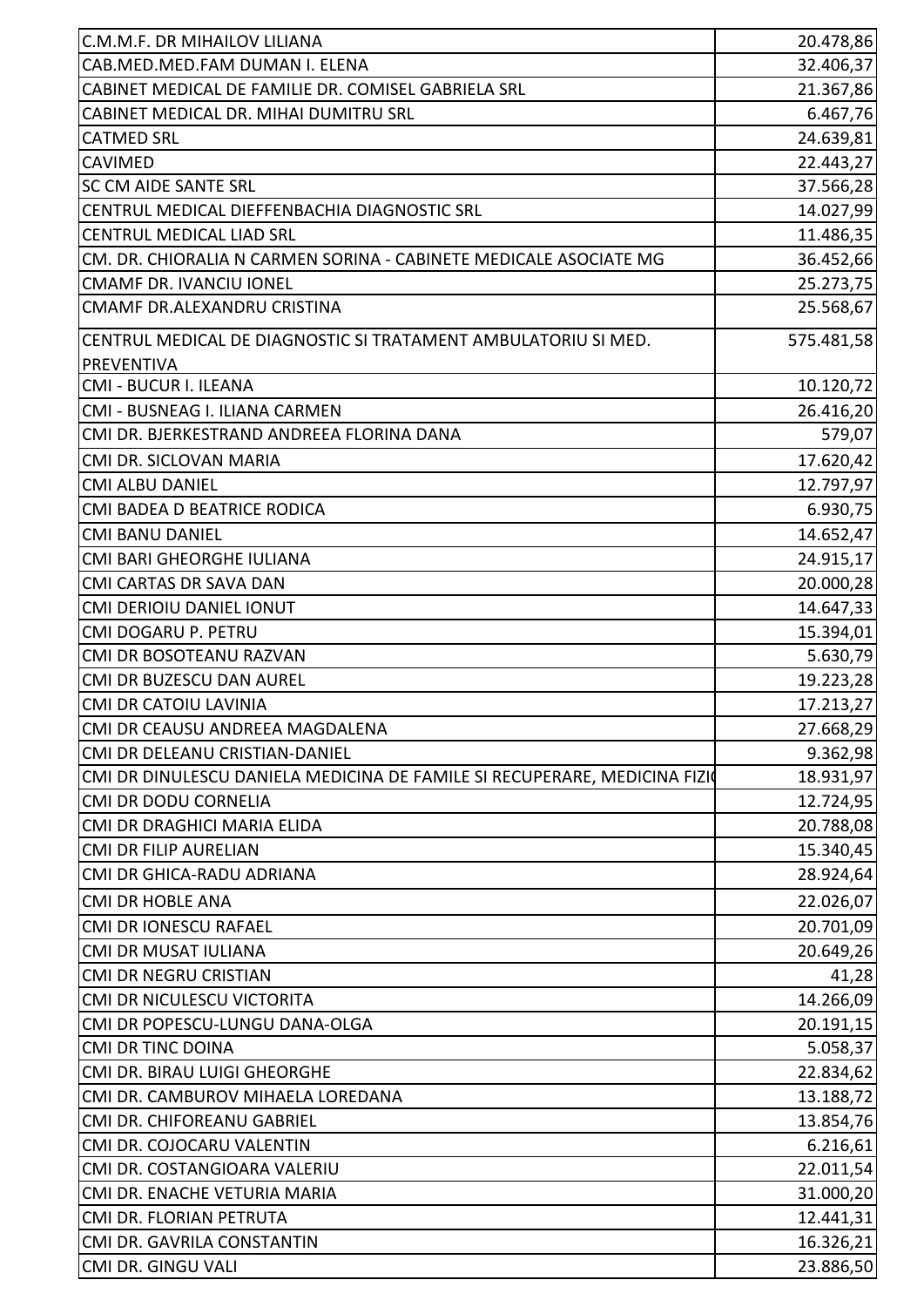| CMI DR. GUZU CRISTINA                                    | 29.078,00              |
|----------------------------------------------------------|------------------------|
| CMI DR. HUDICI VIRGILIU-DANIEL<br>CMI DR. ILIE MARGARETA | 20.983,89<br>18.833,81 |
|                                                          |                        |
| CMI DR. ION MIHAITA EMILIAN                              | 24.694,83              |
| CMI DR. KRAKSNER SRL                                     | 11.863,87              |
| CMI DR. LINA ION                                         | 21.891,15              |
| CMI DR. MARGINEAN ANDREEA                                | 23.151,87              |
| CMI DR. NEDELCU VIVIANA                                  | 24.989,99              |
| CMI DR. NICOLAE SICINSCHI MIOARA                         | 18.035,52              |
| CMI DR. ONEL MADALINA ELENA                              | 27.457,01              |
| CMI DR. POPA ELENA RAMONA                                | 7.648,58               |
| CMI DR. POPA NICOLAE-CIPRIAN                             | 18.279,56              |
| CMI DR. POPESCU ALEXANDRU                                | 12.317,33              |
| CMI DR. RADUCANU ELENA-IULIANA                           | 19.086,67              |
| CMI DR. RUSI EMILIANA                                    | 22.055,82              |
| CMI DR. SANDU CARMEN C.MEDIS                             | 11.699,75              |
| CMI DR. SCHIBA MIHAI NICOLAE                             | 11.286,86              |
| CMI DR. SPINEAN MONICA LUCIANA - MEDIC DE FAMILIE        | 27.225,93              |
| <b>CMI DR. STAN RADU</b>                                 | 23.979,24              |
| CMI DR. TANASESCU LIVIU                                  | 12.895,66              |
| CMI DR. TASCAU CLAUDIU SORIN                             | 21.478,60              |
| CMI DR. TOMA DORIN PETRU                                 | 10.858,81              |
| CMI DR. ZANFIR MARIAN                                    | 14.945,01              |
| CMI DR.MIHAI MIHAELA DANIELA                             | 11.437,24              |
| CMI DR.MIHUT GEORGETA                                    | 13.840,74              |
| <b>CMI DR.MITROI CORNEL</b>                              | 20.108,49              |
| CMI DR.PREDETEANU NARCISA                                | 8.945,80               |
| CMI DR.STEFANESCU CRISTINA                               | 15.852,59              |
| CMI DR.TRANDAFIR ILEANA                                  | 14.457,37              |
| <b>CMI DR.TUDOSE CRISTIAN</b>                            | 20.879,86              |
| <b>CMI GHINEA ILEANA</b>                                 | 15.059,23              |
| <b>CMI IRIMIA MARIUS</b>                                 | 16.526,84              |
| CMI MF DR. RUSU FLORIN                                   | 25.303,35              |
| <b>CMI NEAGOE IRINA</b>                                  | 20.579,17              |
| <b>CMI NEGRU MARIA</b>                                   | 12.649,29              |
| CMI PASLARU IULIANA-MIHAELA                              | 20.029,81              |
| <b>CMI SECRERIU VIRGIL</b>                               | 21.619,19              |
| <b>CMI TIPISCA SIMONA</b>                                | 9.994,93               |
| <b>CMI UNGURU MIHAELA</b>                                | 16.019,23              |
| CMMF DR. IRIMIA I. EMILIA ALINA                          | 21.828,62              |
| DODI 5109 S.R.L.                                         | 14.310,78              |
| DR.MORARU LUCIAN-CAB.CERC MILITAR                        | 21.813,58              |
| <b>MARINA MED SRL</b>                                    | 24.196,66              |
| MED SAN FAM SRL                                          | 22.644,55              |
| <b>MEDFAMGRIG</b>                                        | 19.513,57              |
| <b>MEDICAL CLASS SRL</b>                                 | 24.702,73              |
| METROPOLIS MEDICAL CENTER SRL                            | 11.532,53              |
| <b>OMNIPRAX MEDICALS S.R.L.</b>                          | 27.994,85              |
| POPESCU ELENA ANA                                        | 73,65                  |
| <b>PRANA SERV</b>                                        | 8.902,76               |
| PSYHO-SOMA MED SRL                                       | 21.634,91              |
|                                                          |                        |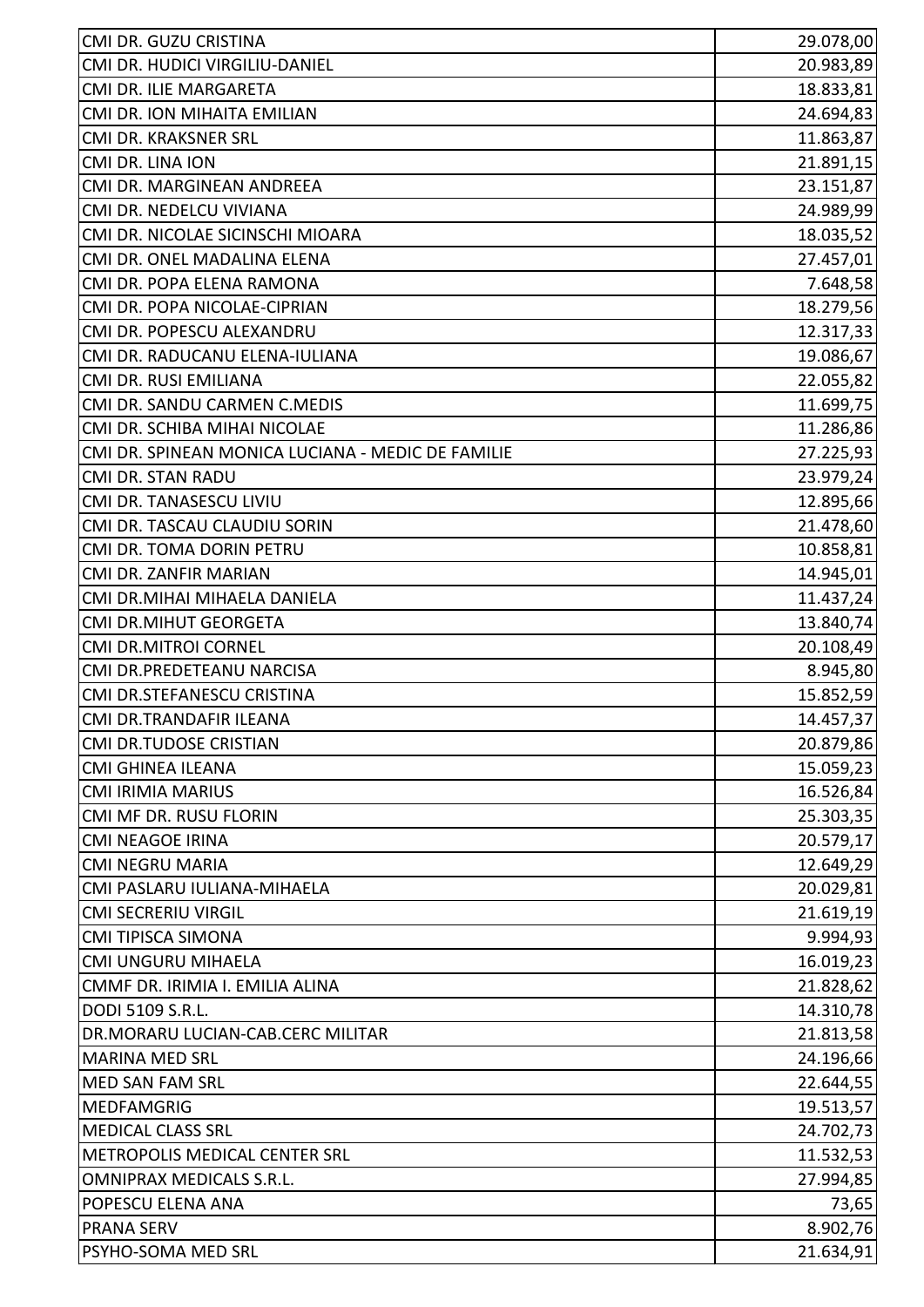| S.C. ANGISAN GRUP S.R.L.                 | 14.302,27 |
|------------------------------------------|-----------|
| S.C. CENTRUL MEDICAL DR. ANCA MORARU SRL | 17.012,26 |
| S.C. CHIFANMED S.R.L.                    | 32.023,65 |
| S.C. DINU UROMEDICA SRL                  | 9.566,98  |
| S.C. DR. BLAJ ST. CABINET MEDICAL S.R.L. | 15.237,88 |
| S.C. FOCUS LAB PLUS S.R.L.               | 20.855,71 |
| S.C. HOMESON S.R.L.                      | 20.914,53 |
| S.C. LASER MED S.R.L.                    | 13.180,45 |
| S.C. LAUNER FARM S.R.L.                  | 66.052,62 |
| S.C. MEIROSU MED S.R.L.                  | 27.413,40 |
| S.C. MICS MED S.R.L.                     | 9.489,72  |
| S.C. NICOMED S.R.L.                      | 75.092,21 |
| S.C. PANAX MED S.R.L.                    | 8.091,32  |
| S.C. ROT DIAGNOSTIC & TRATAMENT S.R.L.   | 39.156,41 |
| S.C. SANILIFE HEALTH S.R.L.              | 13.711,10 |
| S.C.C.M. DR. GHEORGHE SORIN S.R.L.       | 25.959,04 |
| S.C.C.M. DR. STAN S.R.L.                 | 17.154,89 |
| S.C.M. PRIMA                             | 28.136,65 |
| <b>SC SANAMED PRUTEANU GENIUS SRL</b>    | 22.347,66 |
| <b>SC ALESSIA MED SRL</b>                | 16.196,87 |
| <b>SC AMICUS MED SRL</b>                 | 24.323,33 |
| <b>SC ANALIZE LABORATOR SRL</b>          | 20.579,90 |
| <b>SC ANGI MED CENTER TOP SRL</b>        | 8.155,10  |
| <b>SC BADIMEDSAN SRL</b>                 | 19.732,51 |
| <b>SC BORUM MEDICAL SRL</b>              | 36.135,68 |
| <b>SC CAB MIN SRL</b>                    | 22.238,59 |
| SC CAB.MED.DR.BUNDA ACHIM EMIL SRL       | 20.436,48 |
| <b>SC CABIMEDPLUS SRL</b>                | 27.594,98 |
| <b>SC CENTRUL MEDICAL GIRO SRL</b>       | 29.624,61 |
| SC CENTRUL MEDICAL NICOMED SRL           | 20.583,35 |
| CENTRUL MEDICAL RODICA SRL               | 14.214,71 |
| SC CENTRUL MEDICAL TINERETULUI SRL       | 33.523,08 |
| <b>SC CHIAJNA MEDICAL CENTER SRL</b>     | 14.518,65 |
| <b>SC CLINICA SF. LUCIA</b>              | 6.971,16  |
| SC CLUBUL SANATATII SRL                  | 5.931,55  |
| <b>SC DR HRIMIUC MINODORA SRL</b>        | 19.231,41 |
| <b>SC ECHILIBRIUM MEDICAL SRL</b>        | 19.728,26 |
| <b>SC ECOFAMCLINICA SRL</b>              | 9.608,04  |
| <b>SC FAM&amp;PED MEDICAL SRL</b>        | 18.367,79 |
| <b>SC FAMILY PRAXIS SRL</b>              | 19.279,71 |
| <b>SC FAMILYMED CHIOSAC ANDREEA SRL</b>  | 291,68    |
| <b>SC GRIKAMED SRL</b>                   | 18.487,66 |
| <b>SC HOLISTIC MED SRL</b>               | 23.263,28 |
| <b>SC KASYA MEDICAL CENTER</b>           | 15.582,15 |
| SC MED DR. MORARU SRL                    | 14.946,28 |
| <b>SC MEDEX SRL</b>                      | 19.298,79 |
| <b>SC MEDICAL MOTION SRL</b>             | 10.566,61 |
| SC MEMORMED S.R.L.                       | 60.374,76 |
| <b>SC MY CLINIC FOCSANI SRL</b>          | 54.679,96 |
| <b>SC NADMED LEADER SRL</b>              | 17.634,30 |
| <b>SC PAVAFAEZ MEDICAL SRL</b>           | 34.062,92 |